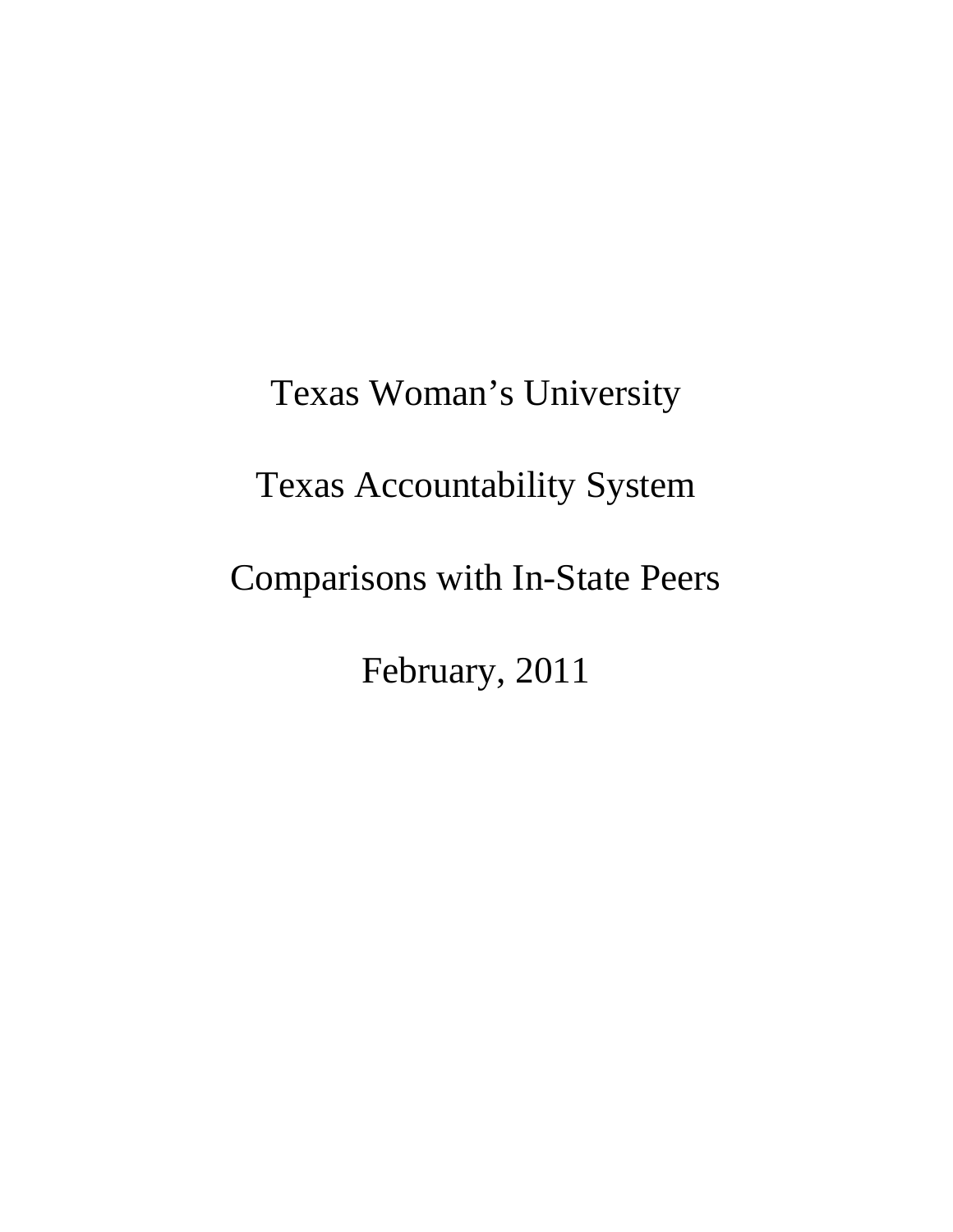#### Table of Contents

| Description                                                              | Page           |
|--------------------------------------------------------------------------|----------------|
| Participation - Headcount Enrollment                                     | $\overline{3}$ |
| <b>Participation - FTE Enrollment</b>                                    | $\overline{4}$ |
| <b>Success - 4 Year Graduation Rates</b>                                 | 5              |
| <b>Success - 5 Year Graduation Rates</b>                                 | 6              |
| <b>Success - 6 Year Graduation Rates</b>                                 | 7              |
| <b>Success - Degrees Awarded</b>                                         | 8              |
| Excellence - Lower Division SCH Taught by Tenure/Tenure Track Faculty    | 9              |
| Excellence - Student/Faculty Ratio                                       | 10             |
| Research - Research Expenditures                                         | 11             |
| Research - Federal & Private Research Expenditures per FTE Faculty       | 12             |
| Institutional Efficiencies and Effectiveness - Administrative Cost Ratio | 13             |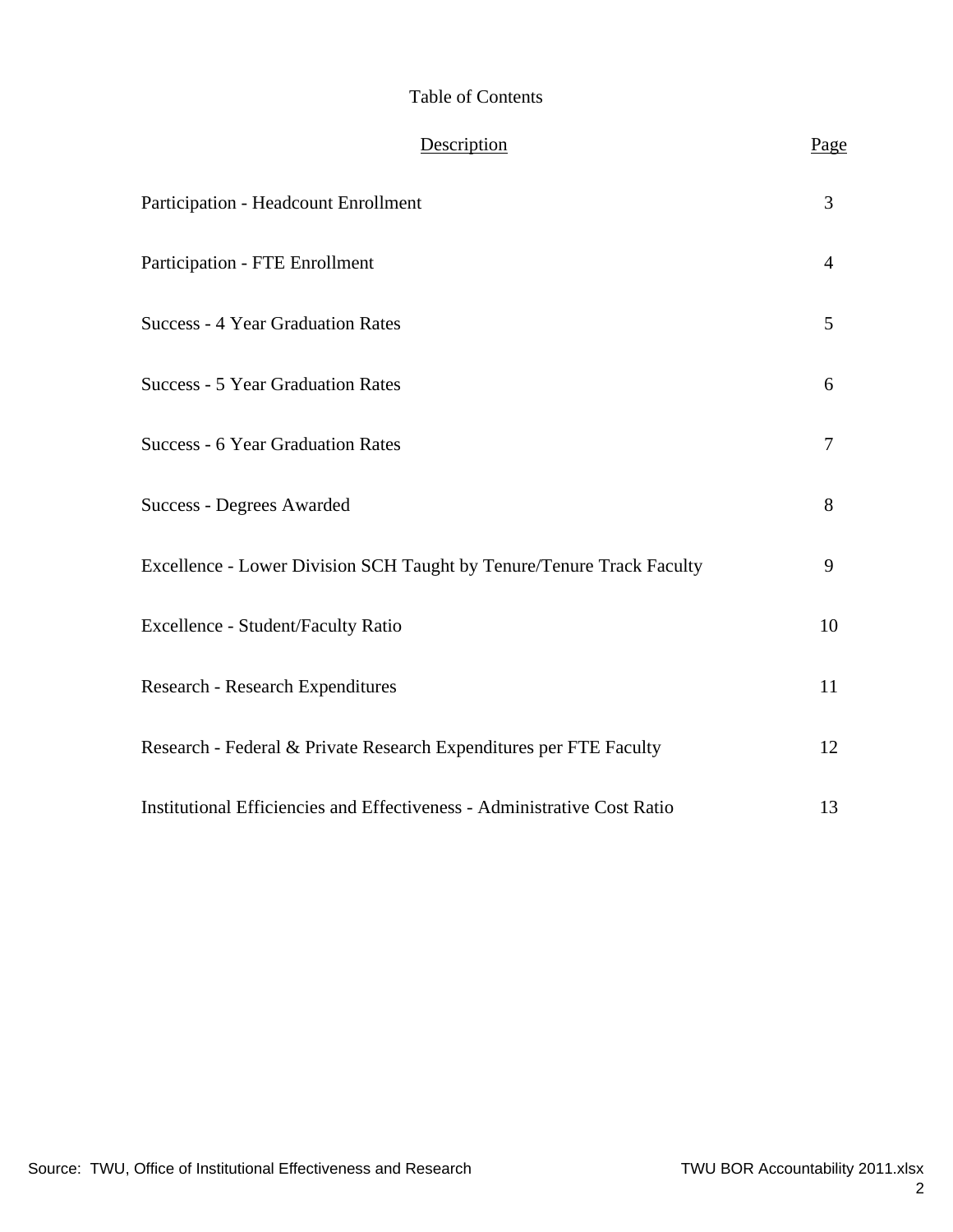# **TWU Comparisons with In State Peers Participation - Headcount Enrollment**

Definition: Total headcount enrollment as of the official census date in the fall semester.



| <b>Doctoral In-State Peer Group</b> | <b>Headcount Enrollment</b><br><b>Fall 2009</b> | <b>Headcount Enrollment</b><br><b>Fall 2010</b> |
|-------------------------------------|-------------------------------------------------|-------------------------------------------------|
| Texas State Univ-San Marcos         | 30,803                                          | 32,572                                          |
| Sam Houston State University        | 16,715                                          | 17,236                                          |
| <b>Texas Woman's University</b>     | 13,103                                          | 14.008                                          |
| Texas A&M Univ-Commerce             | 9.075                                           | 10.280                                          |
| Texas A&M Univ-Corpus Christi       | 9,468                                           | 10.033                                          |
| <b>Texas Southern University</b>    | 9.394                                           | 9,557                                           |
| Texas A&M Univ-Kingsville           | 5,892                                           | 6,586                                           |

**TWU Target for 2010: Increase headcount enrollment to 13,251**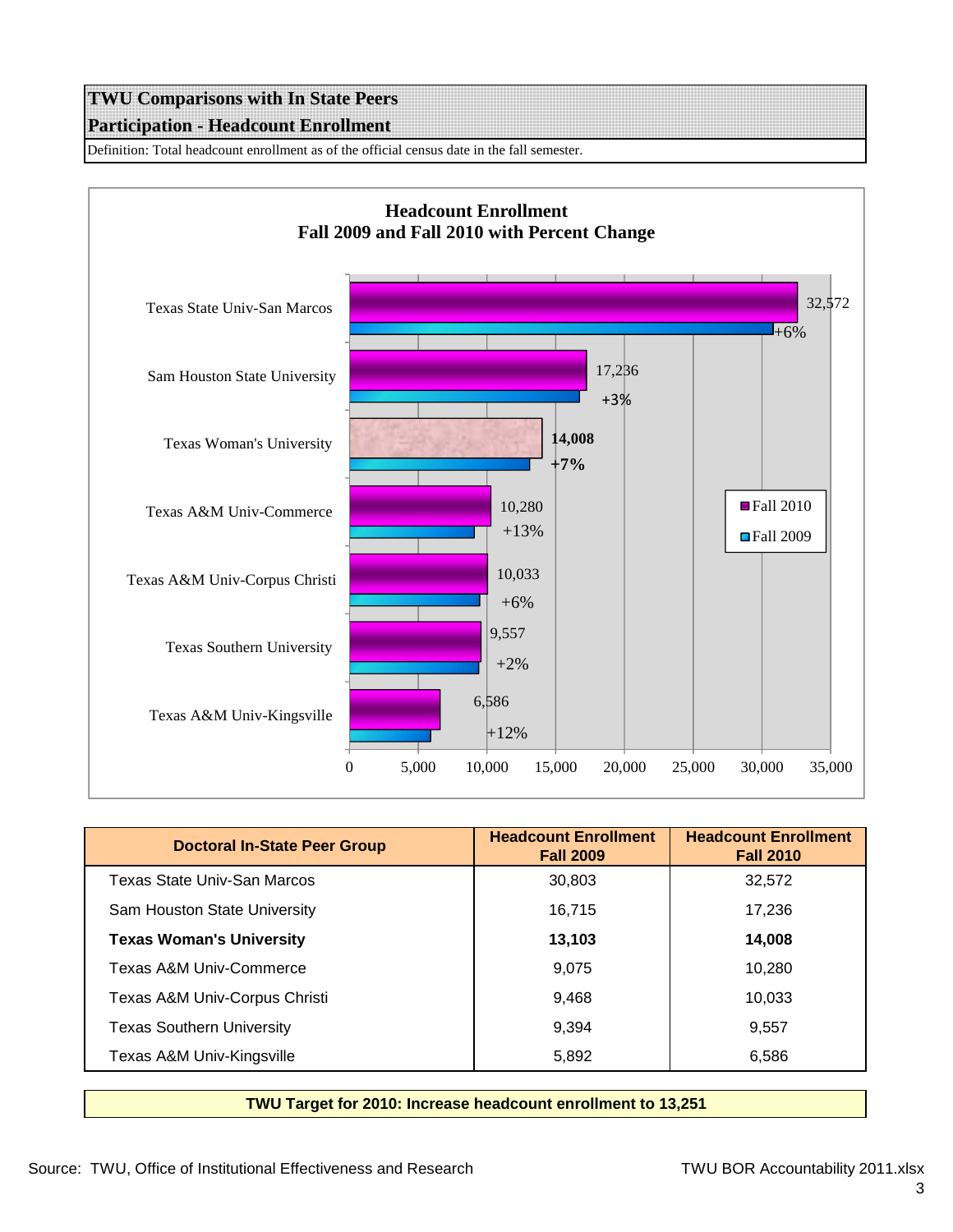# **TWU Comparisons with In State Peers Participation - FTE Enrollment**

Definition: The sum of Undergraduate semester credit hours (SCH)/15, Master's SCH/12, and Doctoral SCH/9.



| <b>Doctoral In-State Peer Group</b> |                  |                  |
|-------------------------------------|------------------|------------------|
|                                     | <b>Fall 2009</b> | <b>Fall 2010</b> |
| Texas State Univ-San Marcos         | 24,770           | 26,140           |
| Sam Houston State University        | 13,802           | 14,111           |
| <b>Texas Woman's University</b>     | 9,230            | 9,949            |
| <b>Texas Southern University</b>    | 8,105            | 8,354            |
| Texas A&M Univ-Corpus Christi       | 7,235            | 7,817            |
| Texas A&M Univ-Commerce             | 6,187            | 6,988            |
| Texas A&M Univ-Kingsville           | 4,745            | 5,305            |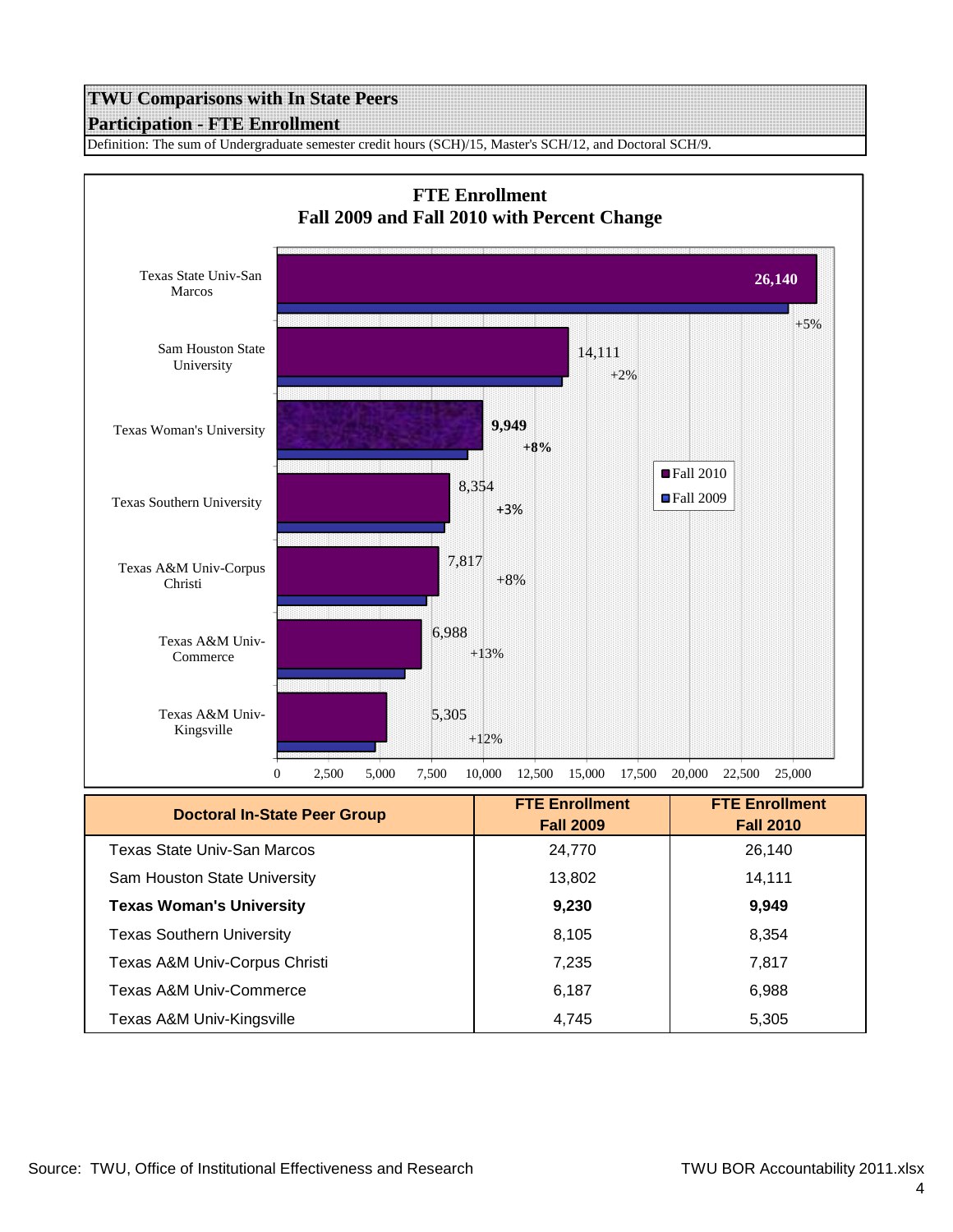## **Success - 4 Year Graduation Rates**

Definition: Percentage of first-time-in-college (FTIC), full-time, degree-seeking students who have graduated from the *same institution or another* Texas public institution after four, five, and six years.



|                                     | <b>4 Year Grad Rate</b> |             |
|-------------------------------------|-------------------------|-------------|
| <b>Doctoral In-State Peer Group</b> | 2003 Cohort             | 2005 Cohort |
| <b>Statewide Graduation Rate</b>    | 25%                     | 29%         |
| Texas State Univ-San Marcos         | 26%                     | 30%         |
| Sam Houston State University        | <b>24%</b>              | 30%         |
| Texas A&M Univ-Corpus Christi       | 22%                     | 24%         |
| Texas A&M Univ-Commerce             | <b>27%</b>              | 21%         |
| <b>Texas Woman's University</b>     | 26%                     | 21%         |
| Texas A&M Univ-Kingsville           | 9%                      | 16%         |
| <b>Texas Southern University</b>    | 3%                      | 3%          |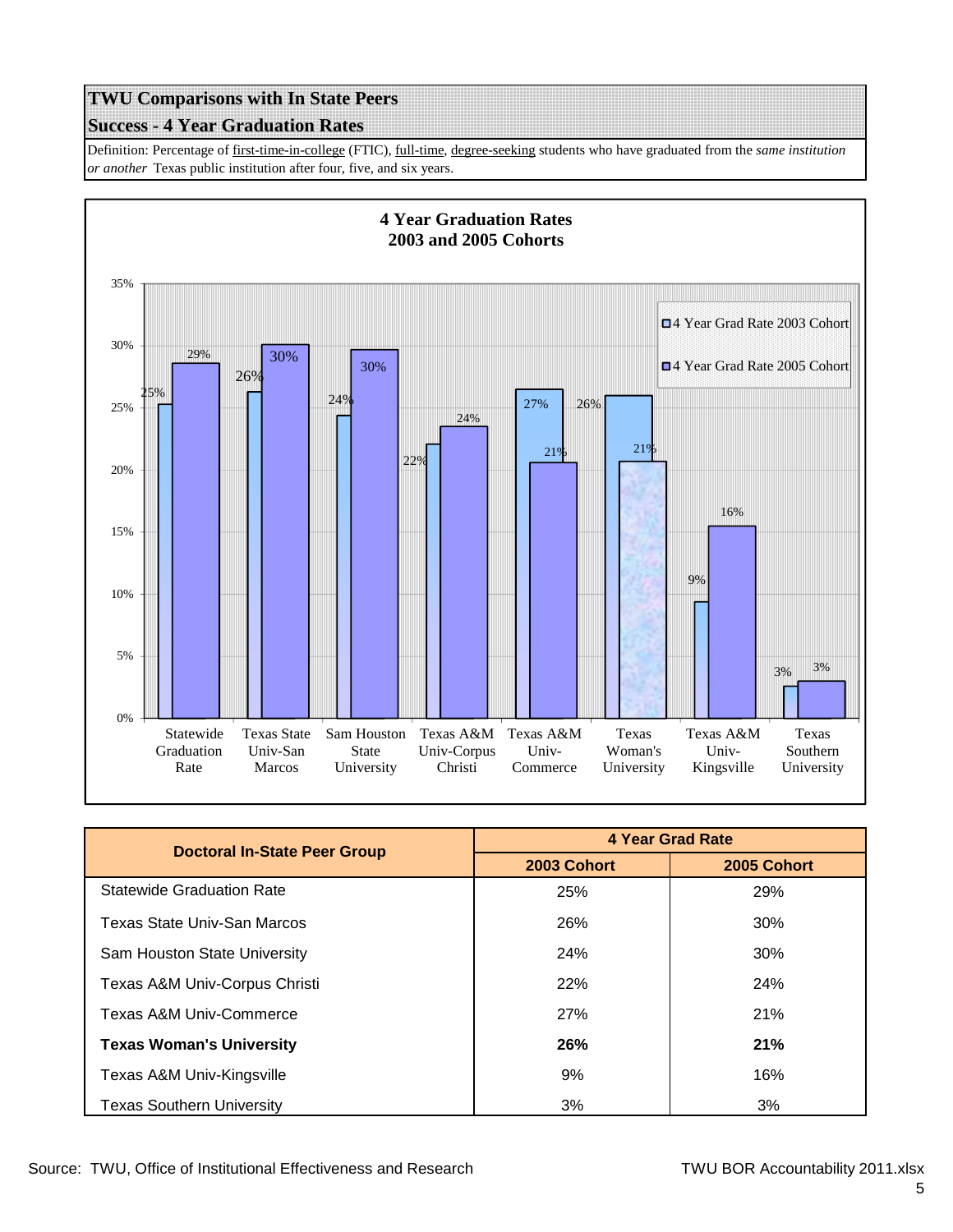#### **Success - 5 Year Graduation Rates**

Definition: Percentage of first-time-in-college (FTIC), full-time, degree-seeking students who have graduated from the *same institution or another* Texas public institution after four, five, and six years.



| <b>Doctoral In-State Peer Group</b> | <b>5 Year Grad Rate</b> |             |
|-------------------------------------|-------------------------|-------------|
|                                     | 2002 Cohort             | 2004 Cohort |
| <b>Statewide Graduation Rate</b>    | 48%                     | 49%         |
| Texas State Univ-San Marcos         | 53%                     | 55%         |
| Sam Houston State University        | 46%                     | 49%         |
| <b>Texas Woman's University</b>     | 47%                     | 45%         |
| Texas A&M Univ-Commerce             | 36%                     | 37%         |
| Texas A&M Univ-Corpus Christi       | 43%                     | 44%         |
| Texas A&M Univ-Kingsville           | 25%                     | 32%         |
| <b>Texas Southern University</b>    | 10%                     | 10%         |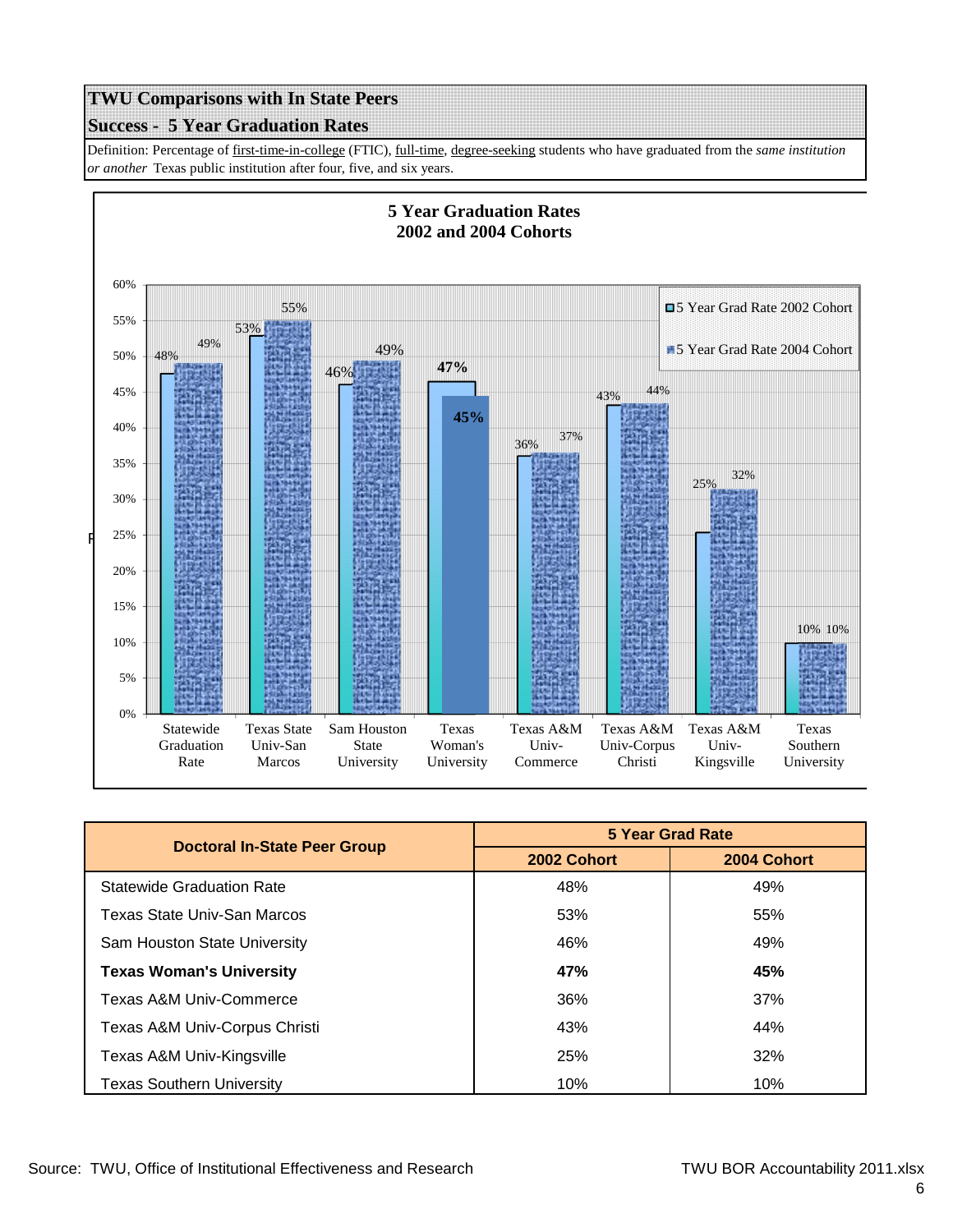## **Success - 6 Year Graduation Rates**

Definition: Percentage of first-time-in-college (FTIC), full-time, degree-seeking students who have graduated from the *same institution or another* Texas public institution after four, five, and six years.



| <b>Doctoral In-State Peer Group</b> | <b>6 Year Grad Rate</b> |             |
|-------------------------------------|-------------------------|-------------|
|                                     | 2001 Cohort             | 2003 Cohort |
| <b>Statewide Graduation Rate</b>    | 56%                     | 56%         |
| Texas State Univ-San Marcos         | 64%                     | 66%         |
| <b>Texas Woman's University</b>     | 51%                     | 54%         |
| Sam Houston State University        | 51%                     | 54%         |
| Texas A&M Univ-Corpus Christi       | 50%                     | 53%         |
| Texas A&M Univ-Commerce             | 47%                     | 51%         |
| Texas A&M Univ-Kingsville           | 34%                     | 31%         |
| Texas Southern University           | 13%                     | 12%         |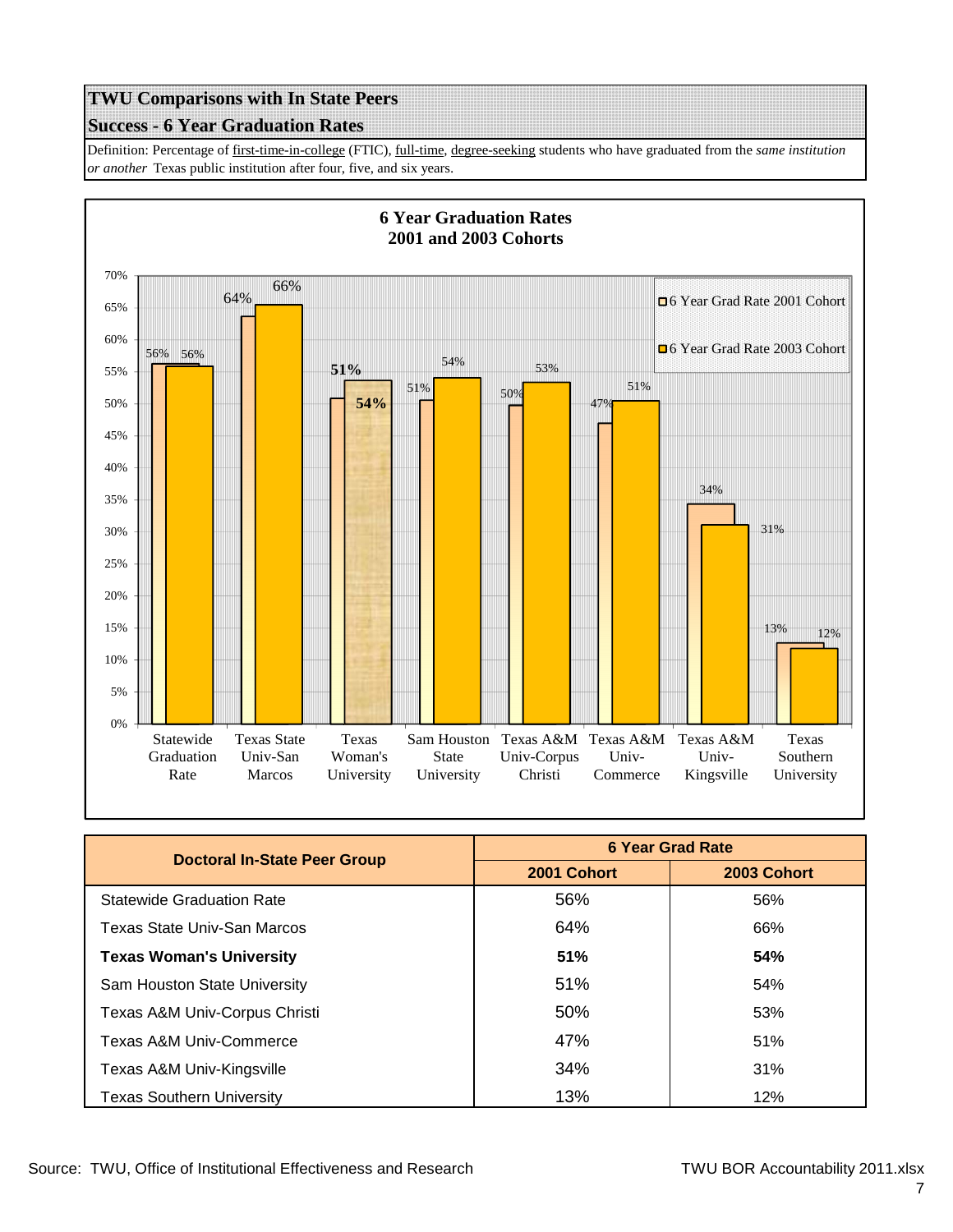#### **Success - Degrees Awarded**

Definition: Total number of degrees awarded by level.



| <b>Doctoral In-State Peer Group</b> | <b>Degrees Awarded</b> |                |
|-------------------------------------|------------------------|----------------|
|                                     | <b>FY 2009</b>         | <b>FY 2010</b> |
| Texas State Univ-San Marcos         | 6,417                  | 6.571          |
| Sam Houston State University        | 3,978                  | 4,032          |
| <b>Texas Woman's University</b>     | 3,148                  | 3,449          |
| Texas A&M Univ-Commerce             | 2,322                  | 2,266          |
| Texas A&M Univ-Corpus Christi       | 1,920                  | 1,801          |
| Texas A&M Univ-Kingsville           | 1,507                  | 1,075          |
| <b>Texas Southern University</b>    | 1,404                  | 1,229          |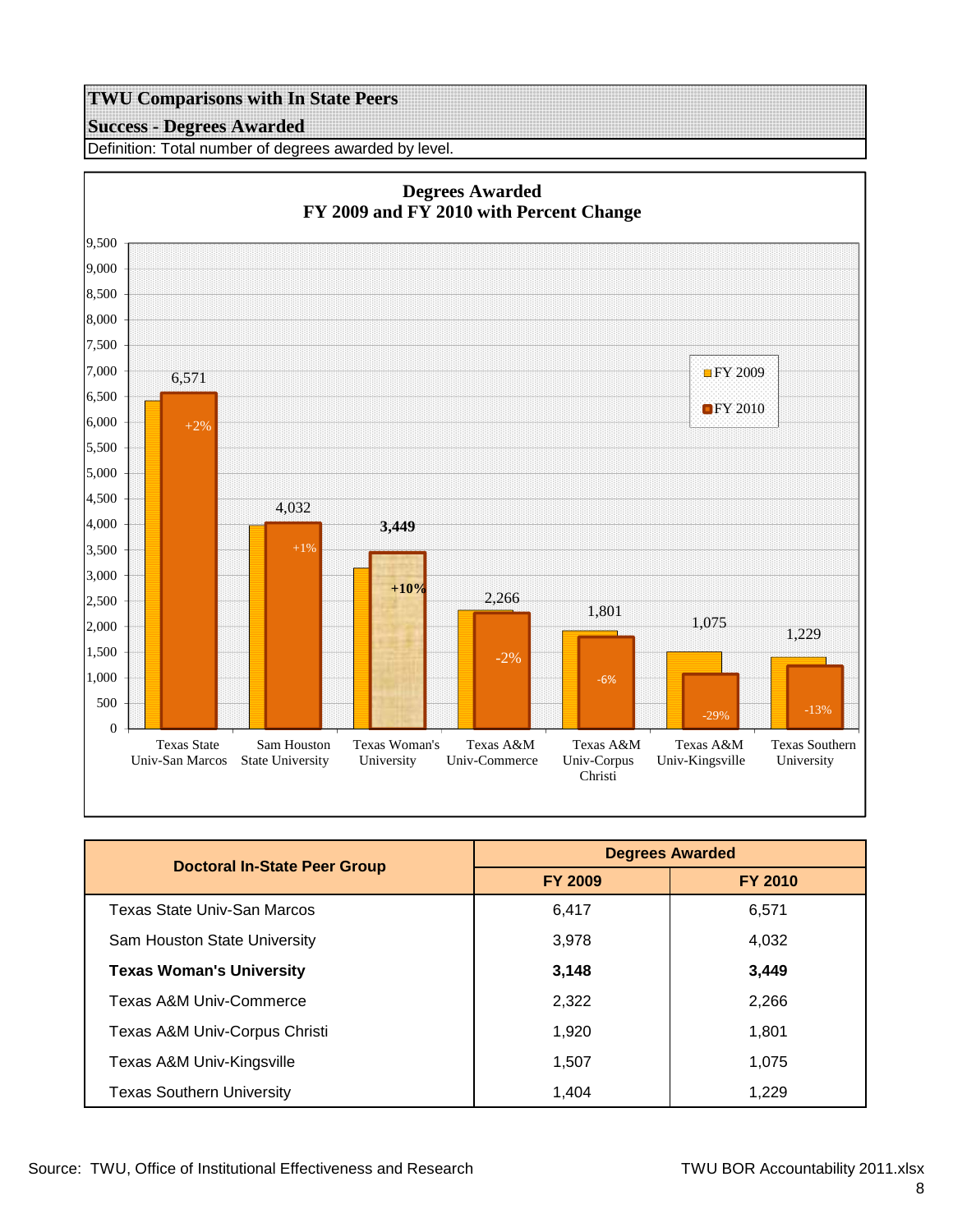

| <b>Doctoral In-State Peer Group</b> | <b>Lower Division SCH Taught by</b><br><b>Tenure/Tenure Track Faculty</b> |                  |
|-------------------------------------|---------------------------------------------------------------------------|------------------|
|                                     | <b>Fall 2009</b>                                                          | <b>Fall 2010</b> |
| Sam Houston State University        | 50%                                                                       | 47%              |
| Texas A&M Univ-Kingsville           | 54%                                                                       | 46%              |
| Texas A&M Univ-Corpus Christi       | 48%                                                                       | 46%              |
| <b>Texas Woman's University</b>     | <b>28%</b>                                                                | 35%              |
| <b>Texas Southern University</b>    | 28%                                                                       | 35%              |
| Texas A&M Univ-Commerce             | 40%                                                                       | 33%              |
| Texas State Univ-San Marcos         | 35%                                                                       | 30%              |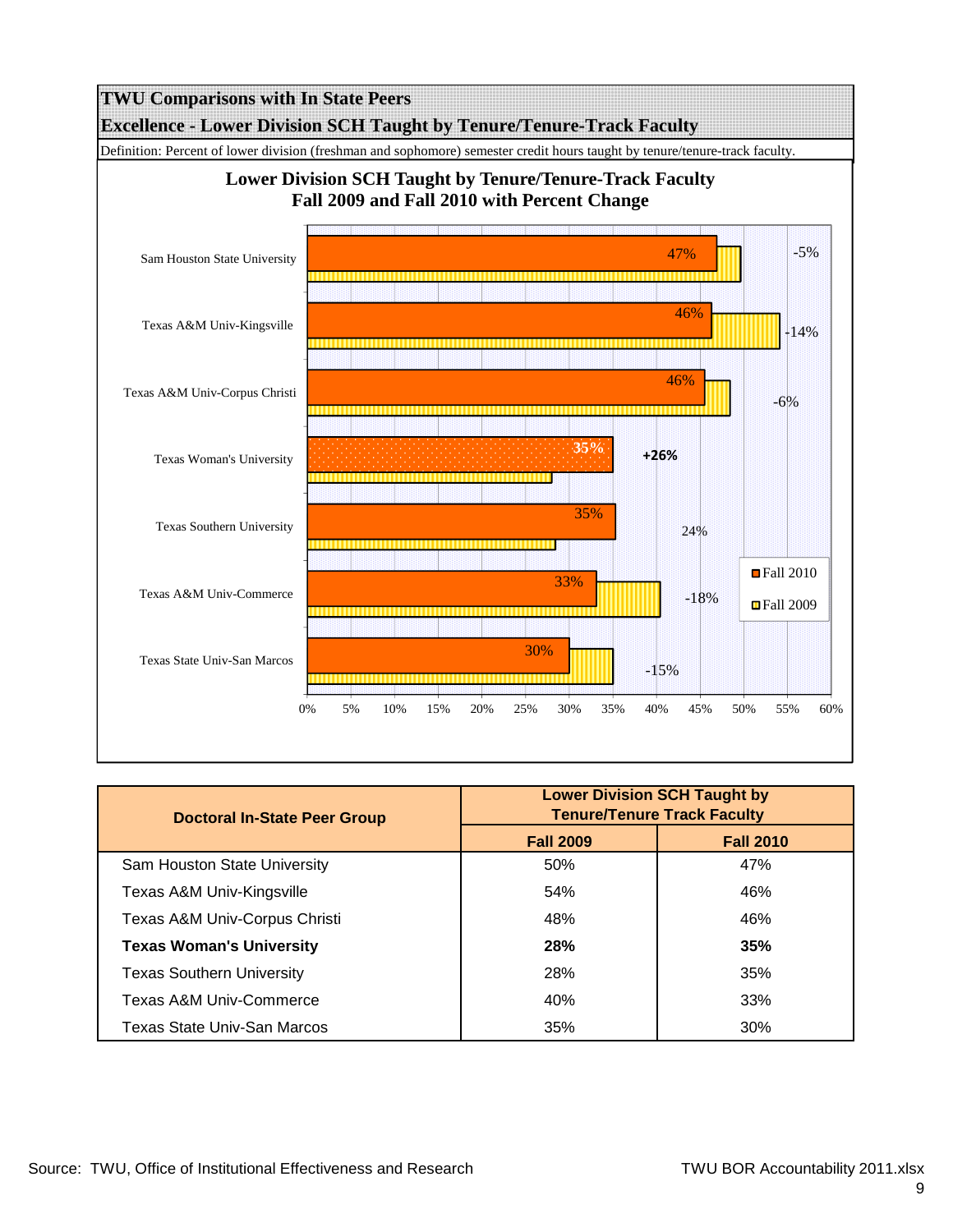

| <b>Doctoral In-State Peer Group</b> | <b>Student/Faculty Ratio</b> |                  |
|-------------------------------------|------------------------------|------------------|
|                                     | <b>Fall 2007</b>             | <b>Fall 2010</b> |
| Texas A&M Univ-Kingsville           | 16                           | 17               |
| <b>Texas Woman's University</b>     | 16                           | 18               |
| <b>Texas Southern University</b>    | 18                           | 19               |
| Texas A&M Univ-Commerce             | 18                           | 20               |
| Texas A&M Univ-Corpus Christi       | 20                           | 21               |
| Sam Houston State University        | 24                           | 25               |
| Texas State Univ-San Marcos         | 30                           | 29               |

Note: No TWU target for reduction of this ratio has been set at this time because TWU already has a ratio lower than most other state institutions and has one of the lowest in the doctoral peer group.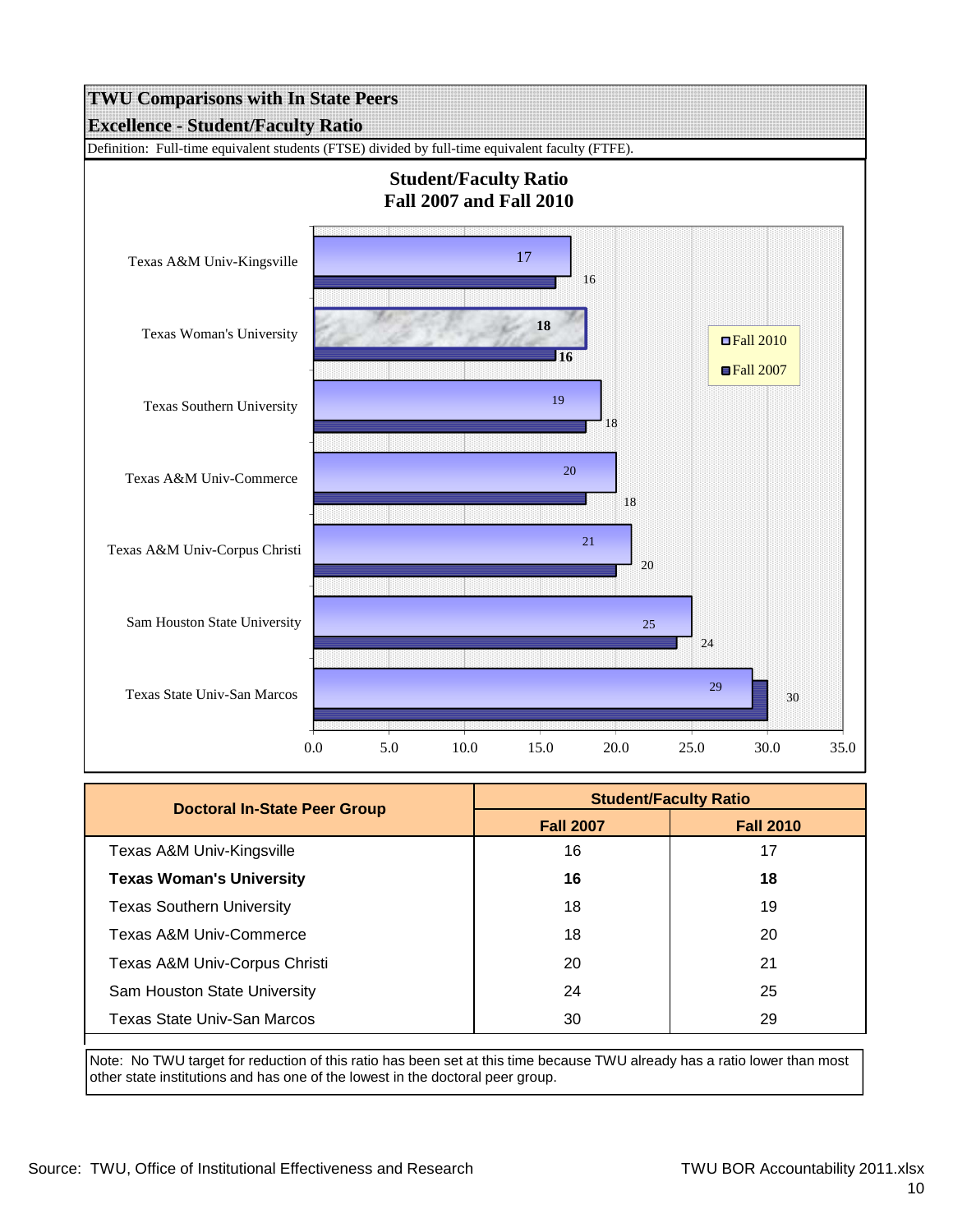#### **Research - Research Expenditures**

Definition: Research expenditures by source of funds as reported in the annual research expenditures report.



|                                     | <b>Research Expenditures</b> |                |
|-------------------------------------|------------------------------|----------------|
| <b>Doctoral In-State Peer Group</b> | <b>FY 2008</b>               | <b>FY 2009</b> |
| Texas State Univ-San Marcos         | \$19,309,000                 | \$24,494,000   |
| Texas A&M Univ-Corpus Christi       | \$13,739,000                 | \$16,115,000   |
| Texas A&M Univ-Kingsville           | \$13,762,000                 | \$15,379,000   |
| Sam Houston State University        | \$4,575,000                  | \$9,223,000    |
| <b>Texas Southern University</b>    | \$4,858,000                  | \$5,476,000    |
| Texas A&M Univ-Commerce             | \$1,796,000                  | \$2,701,000    |
| <b>Texas Woman's University</b>     | \$2,322,000                  | \$2,380,000    |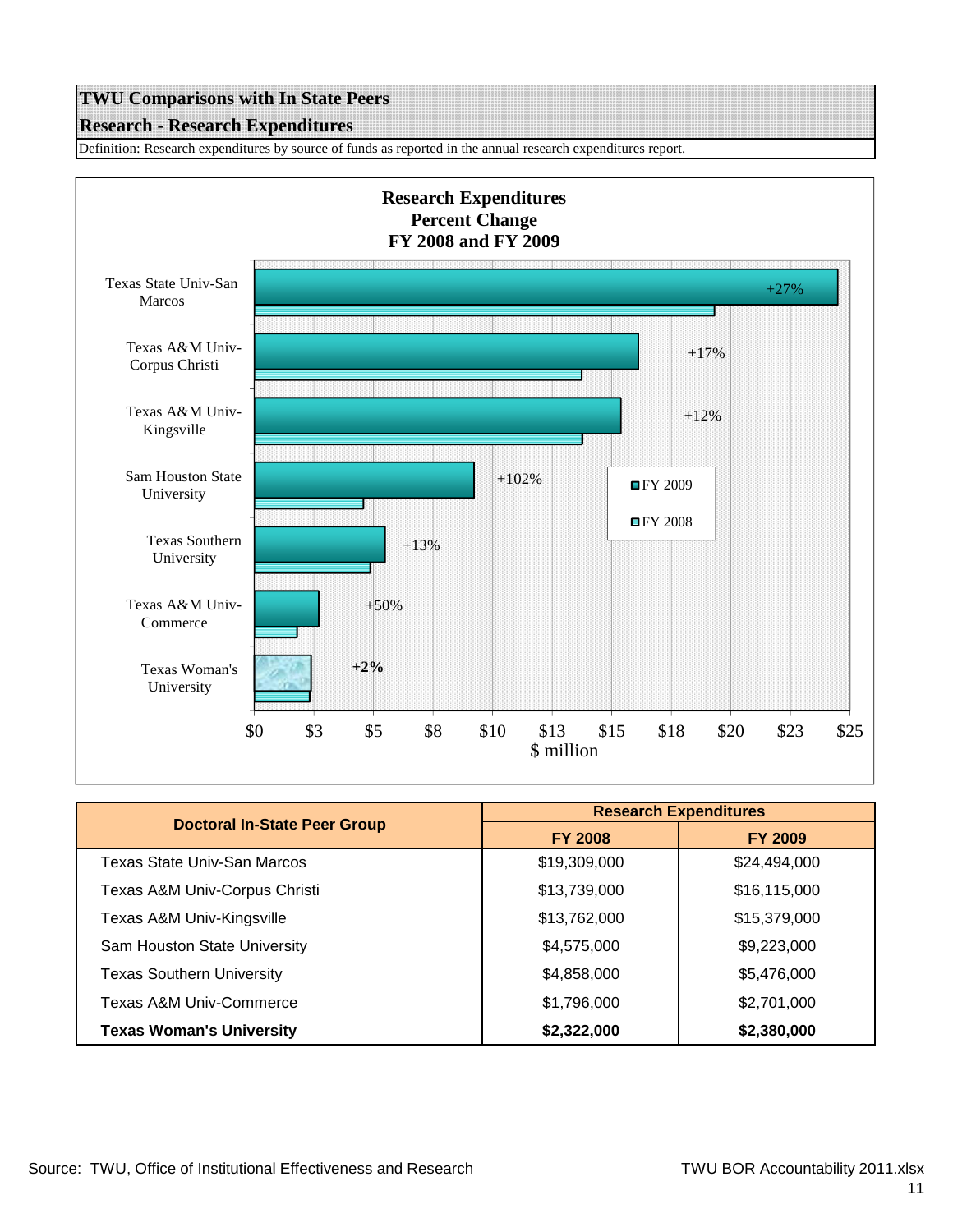**Research - Federal & Private Research Expenditures per FTE Tenure/Tenure-Track Faculty**

Definition: Federal and private research expenditures divided by the number of all tenure/tenure-track full-time equivalent teaching faculty (FTFE). The inclusion of private research funds was made to match the LBB performance measure. This measure definition changed in FY 2007.



|                                     | <b>Federal \$ per FTE Tenure/TT Faculty</b> |                |
|-------------------------------------|---------------------------------------------|----------------|
| <b>Doctoral In-State Peer Group</b> | <b>FY 2008</b>                              | <b>FY 2009</b> |
| Texas A&M Univ-Corpus Christi       | \$43,075                                    | \$50,615       |
| Texas A&M Univ-Kingsville           | \$32,260                                    | \$33,595       |
| Texas State Univ-San Marcos         | \$19,310                                    | \$27,870       |
| <b>Texas Southern University</b>    | \$17,609                                    | \$21,417       |
| Sam Houston State University        | \$8,043                                     | \$17,589       |
| <b>Texas A&amp;M Univ-Commerce</b>  | \$6,139                                     | \$10,327       |
| <b>Texas Woman's University</b>     | \$4,541                                     | \$3,902        |